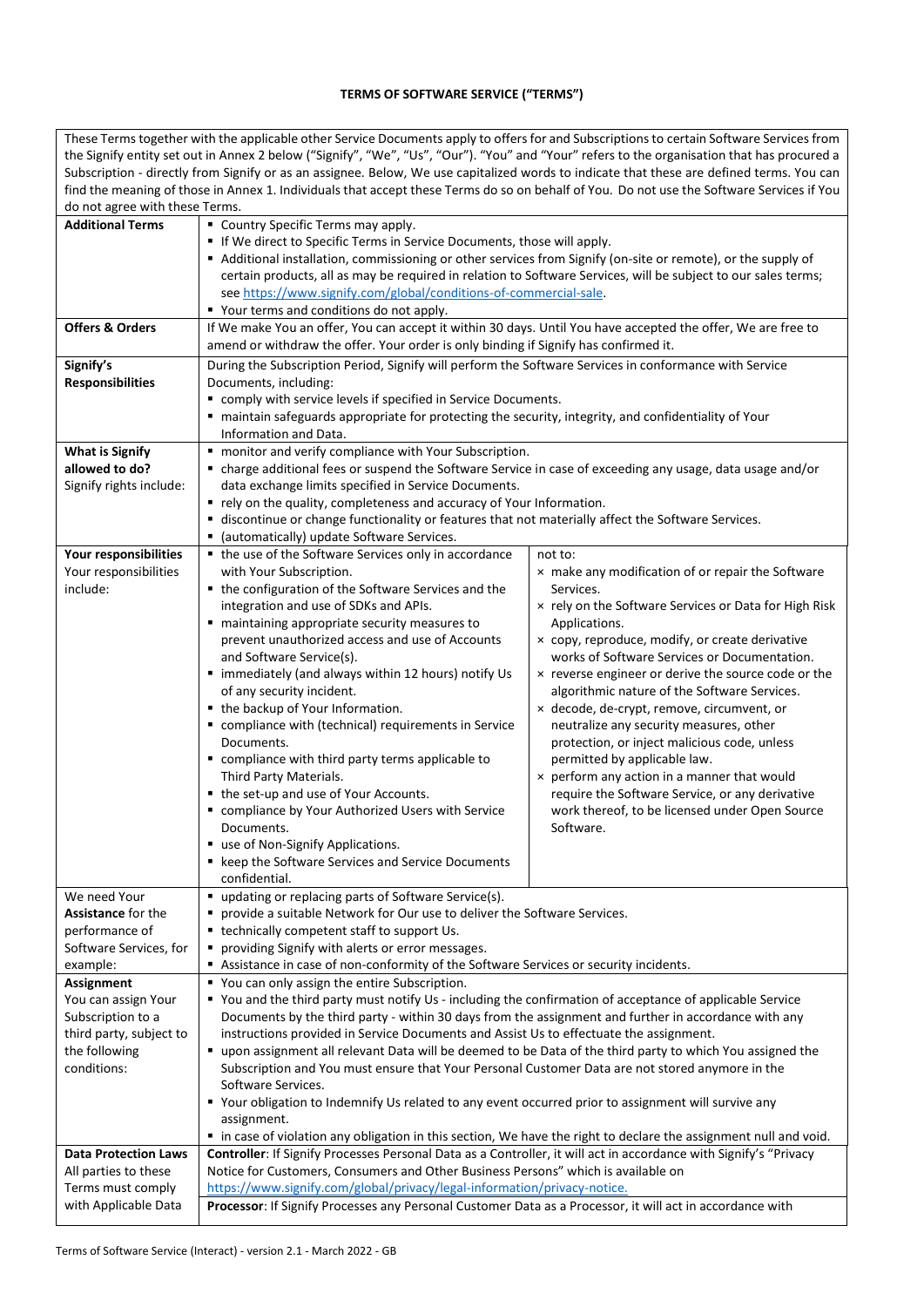| Protection Laws.                                                                                                                                                                                         | Signify's Data Processing Agreement and the applicable Data Processing Schedule.                                                                                                                                                                                                                                                                                                                                                                                                                                                                                                                                                                                                                                                                                                                                                                                           |                                                                                                                                                                                                                                                                                                                                                                                                                                                                                                                                                                                                                                                                                                                                                                                                                                                                                            |  |
|----------------------------------------------------------------------------------------------------------------------------------------------------------------------------------------------------------|----------------------------------------------------------------------------------------------------------------------------------------------------------------------------------------------------------------------------------------------------------------------------------------------------------------------------------------------------------------------------------------------------------------------------------------------------------------------------------------------------------------------------------------------------------------------------------------------------------------------------------------------------------------------------------------------------------------------------------------------------------------------------------------------------------------------------------------------------------------------------|--------------------------------------------------------------------------------------------------------------------------------------------------------------------------------------------------------------------------------------------------------------------------------------------------------------------------------------------------------------------------------------------------------------------------------------------------------------------------------------------------------------------------------------------------------------------------------------------------------------------------------------------------------------------------------------------------------------------------------------------------------------------------------------------------------------------------------------------------------------------------------------------|--|
| Data<br>We may collect,<br>process, generate<br>and/or store Data<br>(including, where                                                                                                                   | • the right to use such Data to perform the Software Service.<br>a perpetual, irrevocable, royalty-free, worldwide right to use to such Data for any purposes whatsoever,<br>provided Signify will ensure that such use will exclude Personal Customer Data.<br>permission to allow access to Data and/or Your Information as required by Non-Signify Applications, to<br>which access Signify may set additional terms and conditions.                                                                                                                                                                                                                                                                                                                                                                                                                                    |                                                                                                                                                                                                                                                                                                                                                                                                                                                                                                                                                                                                                                                                                                                                                                                                                                                                                            |  |
| strictly necessary,<br>location data) by or<br>via the Software<br>Service(s) during Your<br>use. You grant Signify<br>and/or its<br>subcontractors:                                                     | We disclaim liability for the availability, accuracy, completeness, reliability, or timeliness of data generated or<br>displayed by Software Services.                                                                                                                                                                                                                                                                                                                                                                                                                                                                                                                                                                                                                                                                                                                     |                                                                                                                                                                                                                                                                                                                                                                                                                                                                                                                                                                                                                                                                                                                                                                                                                                                                                            |  |
| <b>Service Levels</b>                                                                                                                                                                                    | " We will correct non-conformity in Software Services<br>in accordance with service levels, if specified in<br>Service Documents.<br>In absence of service levels, We will use reasonable<br>commercial efforts within a reasonable time to<br>correct such non-conformity. If We have not been<br>able to correct a non-conformity in this way, as sole<br>remedy You are allowed to terminate the<br>Subscription with respect to the affected portion or<br>functionality of the Software Service.<br>" We do not warrant that Software Services: operates<br>uninterrupted; is fit for purpose; is free from defects<br>or errors.<br>• Where Signify provides Software Services at no<br>charge, or for On-premises, the Software Services<br>are provided AS IS and AS AVAILABLE, without<br>warranty or support of any kind, unless agreed in<br>Service Documents. | Third Party Materials. Software Services may<br>include and/or rely on the availability and correct<br>functioning of Third Party Materials:<br>sometimes there are provisions in the third party<br>terms that override parts of these Terms.<br>" Signify has no responsibility or liability with<br>respect to Third Party Material, other than, on<br>request: (i) to identify Third Party Materials and<br>related terms; and (ii) if permitted, to make<br>available to You, the warranties (if any) of the<br>third party.<br>Non-Signify Applications. You can use Non-Signify<br>Applications in connection with Software Services,<br>but:<br>" Signify does not support such Non-Signify<br>Applications; and<br>" Signify has no responsibility or liability with<br>respect to Non-Signify Applications, even if<br>designated as "compatible" or "certified" or the<br>like. |  |
|                                                                                                                                                                                                          | TO THE MAXIMUM EXTENT PERMITTED BY APPLICABLE LAW, SIGNIFY AND ITS SUPPLIERS DO NOT MAKE ANY<br>OTHER WARRANTIES OR HAVE OTHER OBLIGATIONS WITH RESPECT TO NON-CONFORMITY IN SOFTWARE<br>SERVICES.                                                                                                                                                                                                                                                                                                                                                                                                                                                                                                                                                                                                                                                                         |                                                                                                                                                                                                                                                                                                                                                                                                                                                                                                                                                                                                                                                                                                                                                                                                                                                                                            |  |
| <b>Price &amp; Payment</b><br>You must pay to<br>Signify the prices or<br>fees as agreed in<br>relevant Service<br>Documents within 30<br>days of date of<br>invoice and without<br>any set-off or (tax) | In case of late Payments:<br>" You must pay interest on all due amounts at the rate<br>of the applicable statutory rate, or in absence<br>thereof, a rate as determined by Signify in<br>conformity with common market practice.<br>" You must pay Signify all costs of payment collection,<br>including attorneys' fees.                                                                                                                                                                                                                                                                                                                                                                                                                                                                                                                                                  | Price Increase. Signify may adjust prices for:<br>variations in individual costs of more than 5%;<br>• changes in recently published producer price<br>index selected by Signify, compared to 12 months<br>earlier;<br>variations in the foreign exchange rate between<br>foreign currencies and the Euro currency of more<br>than 5% since the date of the applicable Service<br>Document.                                                                                                                                                                                                                                                                                                                                                                                                                                                                                                |  |
| withholding.                                                                                                                                                                                             | You must reimburse Signify for all costs and expenses for Variations.                                                                                                                                                                                                                                                                                                                                                                                                                                                                                                                                                                                                                                                                                                                                                                                                      |                                                                                                                                                                                                                                                                                                                                                                                                                                                                                                                                                                                                                                                                                                                                                                                                                                                                                            |  |
| Taxes                                                                                                                                                                                                    | All prices are in the currency as specified in Service Documents and net of any Taxes.<br>" You must bear all such Taxes and Signify may add these to the price or invoice separately.<br>" You are not allowed to withhold any Taxes from payments under Service Documents, except if any<br>governmental authority requires You to do so.<br>If You are allowed to deduct Taxes from payments, the amounts payable to Signify must be grossed up with<br>such additional Taxes. Signify is entitled to receive the same net amount as if no such withholding would have<br>been required.                                                                                                                                                                                                                                                                                |                                                                                                                                                                                                                                                                                                                                                                                                                                                                                                                                                                                                                                                                                                                                                                                                                                                                                            |  |
| <b>Intellectual Property</b>                                                                                                                                                                             | IPR Ownership. We, our Affiliates, licensors or our suppliers own all IPR in relation to Software Services.                                                                                                                                                                                                                                                                                                                                                                                                                                                                                                                                                                                                                                                                                                                                                                |                                                                                                                                                                                                                                                                                                                                                                                                                                                                                                                                                                                                                                                                                                                                                                                                                                                                                            |  |
|                                                                                                                                                                                                          | Third Party IP Claims. In case of an IP Claim:<br>" You must notify Us immediately;<br>■ We will either:<br>procure for You the right to continue to use such Software Services;<br>O<br>revise such Software Services so that these are not subject to that IP Claim anymore; or<br>$\circ$<br>suspend or terminate Your Subscription and make an appropriate refund of amounts paid by You for the<br>$\circ$<br>affected part of the Software Service.                                                                                                                                                                                                                                                                                                                                                                                                                  |                                                                                                                                                                                                                                                                                                                                                                                                                                                                                                                                                                                                                                                                                                                                                                                                                                                                                            |  |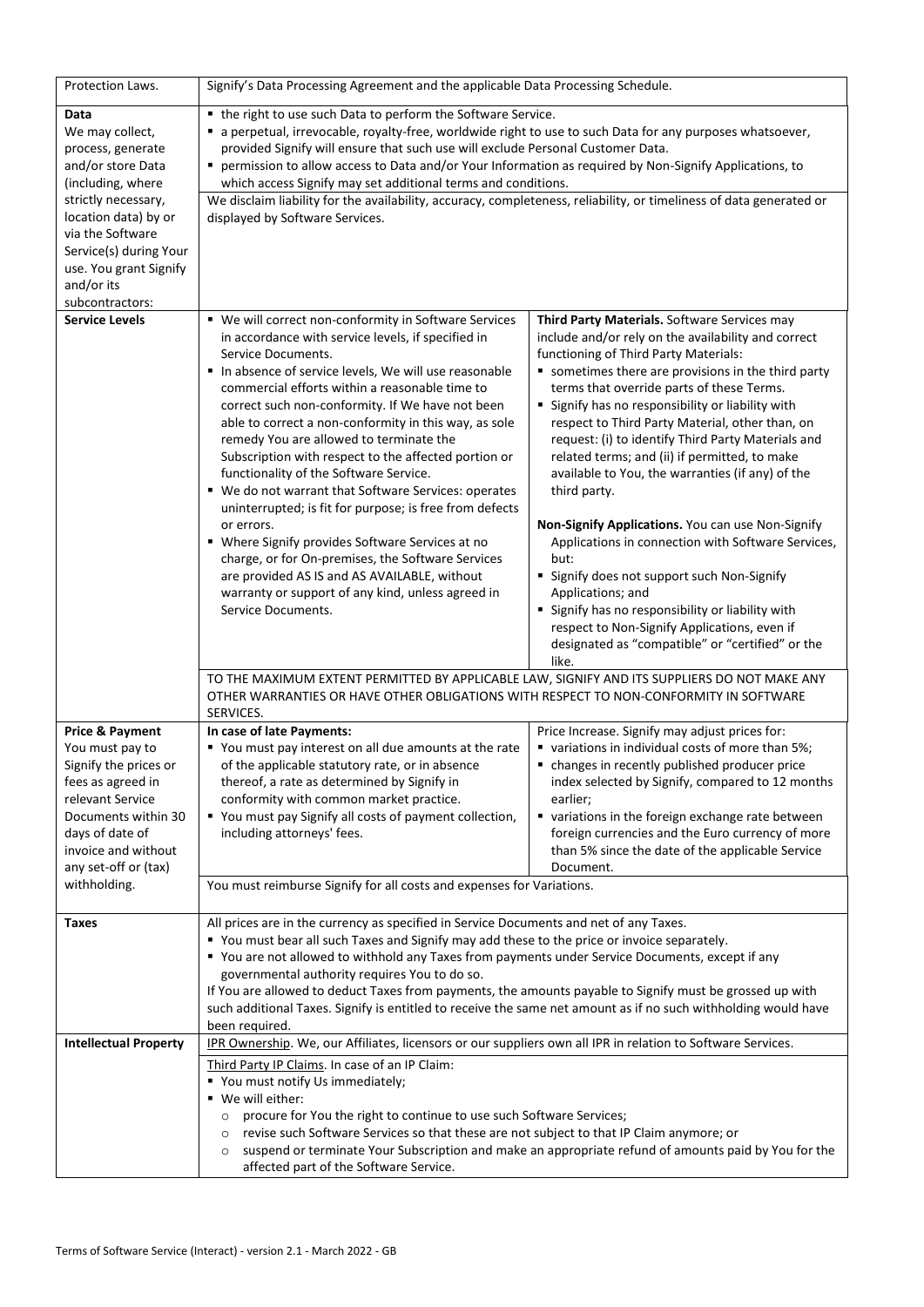|                                                                                                                                                  | IP Proceedings. If an IP Claim results in any legal proceedings against You, We will reimburse You in respect of<br>any final award of damages by a court of competent jurisdiction holding that Your use of the Software Services<br>supplied by Signify in accordance with Service Documents solely and directly infringes any third party IPR,<br>provided that You:<br>" hereby give Signify full and exclusive authority, at the option and cost of Signify, to settle or conduct the<br>defence of the IP Claim;<br>■ will Assist Signify;<br>• are not allowed to enter into any settlement in connection with the IP Claim;<br>" We will only compensate You for any costs or expenses that We have approved.<br>Exclusions. Signify will have no obligations or liability towards You for IP Claims resulting from:<br>" compliance with Your Information or resulting from any changes made by or for You;<br>• any violation of Service Documents;<br>" any combination, method or process in the manufacture, testing or application in which such Software<br>Services may have been used;<br>" resulting from compliance with relevant industry standards;<br>You must Indemnify Signify for (the defence of) these IP Claims, provided that: (a) Signify gives You prompt<br>notice; and (b) Signify has granted You on request authority to settle or conduct the defence of the IP Claims.<br>This section Intellectual Property states Our only obligations for IP Claims. |
|--------------------------------------------------------------------------------------------------------------------------------------------------|----------------------------------------------------------------------------------------------------------------------------------------------------------------------------------------------------------------------------------------------------------------------------------------------------------------------------------------------------------------------------------------------------------------------------------------------------------------------------------------------------------------------------------------------------------------------------------------------------------------------------------------------------------------------------------------------------------------------------------------------------------------------------------------------------------------------------------------------------------------------------------------------------------------------------------------------------------------------------------------------------------------------------------------------------------------------------------------------------------------------------------------------------------------------------------------------------------------------------------------------------------------------------------------------------------------------------------------------------------------------------------------------------------------------------------------------------------------------------------------------|
| <b>Suspension &amp;</b>                                                                                                                          | " You or any Authorized User act in violation of Service Documents;                                                                                                                                                                                                                                                                                                                                                                                                                                                                                                                                                                                                                                                                                                                                                                                                                                                                                                                                                                                                                                                                                                                                                                                                                                                                                                                                                                                                                          |
| <b>Termination</b><br>Signify is allowed to                                                                                                      | " required by law or regulation or at the request of a relevant regulatory authority;<br>" This is needed in Signify's discretion to protect Signify's and/or Your systems;                                                                                                                                                                                                                                                                                                                                                                                                                                                                                                                                                                                                                                                                                                                                                                                                                                                                                                                                                                                                                                                                                                                                                                                                                                                                                                                  |
| suspend or terminate                                                                                                                             | " Software Services are hampered by Third Party Materials or Force Majeure;                                                                                                                                                                                                                                                                                                                                                                                                                                                                                                                                                                                                                                                                                                                                                                                                                                                                                                                                                                                                                                                                                                                                                                                                                                                                                                                                                                                                                  |
| Your Subscription<br>without liability if:                                                                                                       | as otherwise described in the relevant Service Documents (for example: in accordance with a communicated<br>end-of-life policy).                                                                                                                                                                                                                                                                                                                                                                                                                                                                                                                                                                                                                                                                                                                                                                                                                                                                                                                                                                                                                                                                                                                                                                                                                                                                                                                                                             |
| <b>Consequences of</b>                                                                                                                           | " You are no longer allowed to use the Software Services with immediate effect.                                                                                                                                                                                                                                                                                                                                                                                                                                                                                                                                                                                                                                                                                                                                                                                                                                                                                                                                                                                                                                                                                                                                                                                                                                                                                                                                                                                                              |
| termination<br>Upon termination of                                                                                                               | " You must immediately pay all amounts due.<br>Provisions in Service Documents that are destined to survive termination, will so survive.                                                                                                                                                                                                                                                                                                                                                                                                                                                                                                                                                                                                                                                                                                                                                                                                                                                                                                                                                                                                                                                                                                                                                                                                                                                                                                                                                    |
| Your Subscription:                                                                                                                               | " You must delete all Our confidential information promptly.                                                                                                                                                                                                                                                                                                                                                                                                                                                                                                                                                                                                                                                                                                                                                                                                                                                                                                                                                                                                                                                                                                                                                                                                                                                                                                                                                                                                                                 |
| Liability<br>TO THE MAXIMUM<br><b>EXTENT PERMITTED</b><br>BY LAW, SIGNIFY, ITS<br><b>AFFILIATES AND</b><br>THEIR RESPECTIVE<br><b>SUPPLIERS:</b> | " WILL NOT BE LIABLE TO YOU, YOUR AFFILIATES, YOUR REPRESENTATIVES, AUTHORIZED USERS, OR ANY<br>THIRD PARTY UNDER OR IN CONNECTION WITH YOUR SUBSCRIPTION FOR ANY CONSEQUENTIAL, SPECIAL,<br>INCIDENTAL, OR INDIRECT DAMAGES (FOR EXAMPLE: LOSS OF DATA, LOSS OF PROFIT, LOSS OF REVENUES),<br>REGARDLESS OF WHETHER BASED UPON A CLAIM OR ACTION OF TORT, CONTRACT, WARRANTY,<br>NEGLIGENCE, STRICT LIABILITY, BREACH OF STATUTORY DUTY, OR ANY OTHER LEGAL THEORY OR CAUSE OF<br>ACTION, EVEN IF ADVISED OF THE POSSIBILITY OF SUCH DAMAGES. Signify is not liable in case of Force<br>Majeure.<br>" LIMIT THEIR AGGREGATE LIABILITY TO YOU, YOUR AFFILIATES, YOUR REPRESENTATIVES, AUTHORIZED<br>USERS, OR ANY THIRD PARTY FOR ANY AND ALL CLAIMS OR ACTIONS ARISING FROM OR RELATED TO<br>SERVICE DOCUMENTS TO A MAXIMUM OF 20% OF THE PRICES PAID FOR THE AFFECTED SUBSCRIPTION IN<br>THE 12 MONTHS PERIOD PRECEDING THE EVENTS FIRST GIVING RISE TO SUCH LIABILITY.                                                                                                                                                                                                                                                                                                                                                                                                                                                                                                                    |
| <b>Indemnification</b>                                                                                                                           | ■ caused by a violation by You or any Authorized Users of the Service Documents.                                                                                                                                                                                                                                                                                                                                                                                                                                                                                                                                                                                                                                                                                                                                                                                                                                                                                                                                                                                                                                                                                                                                                                                                                                                                                                                                                                                                             |
| You must Indemnify<br>Signify its Affiliates<br>and their respective<br>suppliers against<br>claims:                                             | " from Authorized Users or any other third parties related to Your or Authorized Users' use of the Software<br>Services.                                                                                                                                                                                                                                                                                                                                                                                                                                                                                                                                                                                                                                                                                                                                                                                                                                                                                                                                                                                                                                                                                                                                                                                                                                                                                                                                                                     |
| <b>General provisions</b>                                                                                                                        | Each party must always comply with all applicable local and international laws and regulations, including<br>export control laws and regulations.                                                                                                                                                                                                                                                                                                                                                                                                                                                                                                                                                                                                                                                                                                                                                                                                                                                                                                                                                                                                                                                                                                                                                                                                                                                                                                                                            |
|                                                                                                                                                  | Signify can modify Service Documents at any time as long as it does not materially affect the Software Services.<br>Your continued use of the Software Services will constitute Your consent to such modifications.                                                                                                                                                                                                                                                                                                                                                                                                                                                                                                                                                                                                                                                                                                                                                                                                                                                                                                                                                                                                                                                                                                                                                                                                                                                                          |
|                                                                                                                                                  | The applicable law as indicated in Annex 2 govern the Subscription and Service Documents. Legal proceedings<br>can be brought exclusively to the venue as indicated in Annex 2. If Your country of domicile is not included in<br>Annex 2, Signify will mean "Signify Netherlands B.V." with exclusive venue in Amsterdam, The Netherlands.                                                                                                                                                                                                                                                                                                                                                                                                                                                                                                                                                                                                                                                                                                                                                                                                                                                                                                                                                                                                                                                                                                                                                  |
|                                                                                                                                                  | In case of inconsistency between any of the Service Documents, the following ranking order will apply: (i)<br>Statement of Work; (ii) confirmed orders, (iii) Our offers; (iv) Documentation; (v) Country Specific Terms and<br>(vi) these Terms. With respect to APIs, any specific terms and conditions that Signify may apply thereto will<br>prevail.                                                                                                                                                                                                                                                                                                                                                                                                                                                                                                                                                                                                                                                                                                                                                                                                                                                                                                                                                                                                                                                                                                                                    |
|                                                                                                                                                  | Your purchase of the Subscription is not contingent on the delivery of any future functionality or features.                                                                                                                                                                                                                                                                                                                                                                                                                                                                                                                                                                                                                                                                                                                                                                                                                                                                                                                                                                                                                                                                                                                                                                                                                                                                                                                                                                                 |
|                                                                                                                                                  | The applicable Service Documents constitute the entire agreement with respect to the Subscription and<br>supersede all prior understandings.<br>You must notify Signify in writing of a claim within 30 days of the date of the event giving rise to the claim. Any<br>lawsuit relating to a claim must be filed within 1 year of the date of such notification. All other claims will be                                                                                                                                                                                                                                                                                                                                                                                                                                                                                                                                                                                                                                                                                                                                                                                                                                                                                                                                                                                                                                                                                                    |
|                                                                                                                                                  | null and void.                                                                                                                                                                                                                                                                                                                                                                                                                                                                                                                                                                                                                                                                                                                                                                                                                                                                                                                                                                                                                                                                                                                                                                                                                                                                                                                                                                                                                                                                               |
|                                                                                                                                                  | If a provision of a Service Document is found to be invalid or unenforceable, the remainder will still apply and<br>the parties to the Terms will try to substitute that provision by a provision that corresponds as closely as<br>possible the originally intention.                                                                                                                                                                                                                                                                                                                                                                                                                                                                                                                                                                                                                                                                                                                                                                                                                                                                                                                                                                                                                                                                                                                                                                                                                       |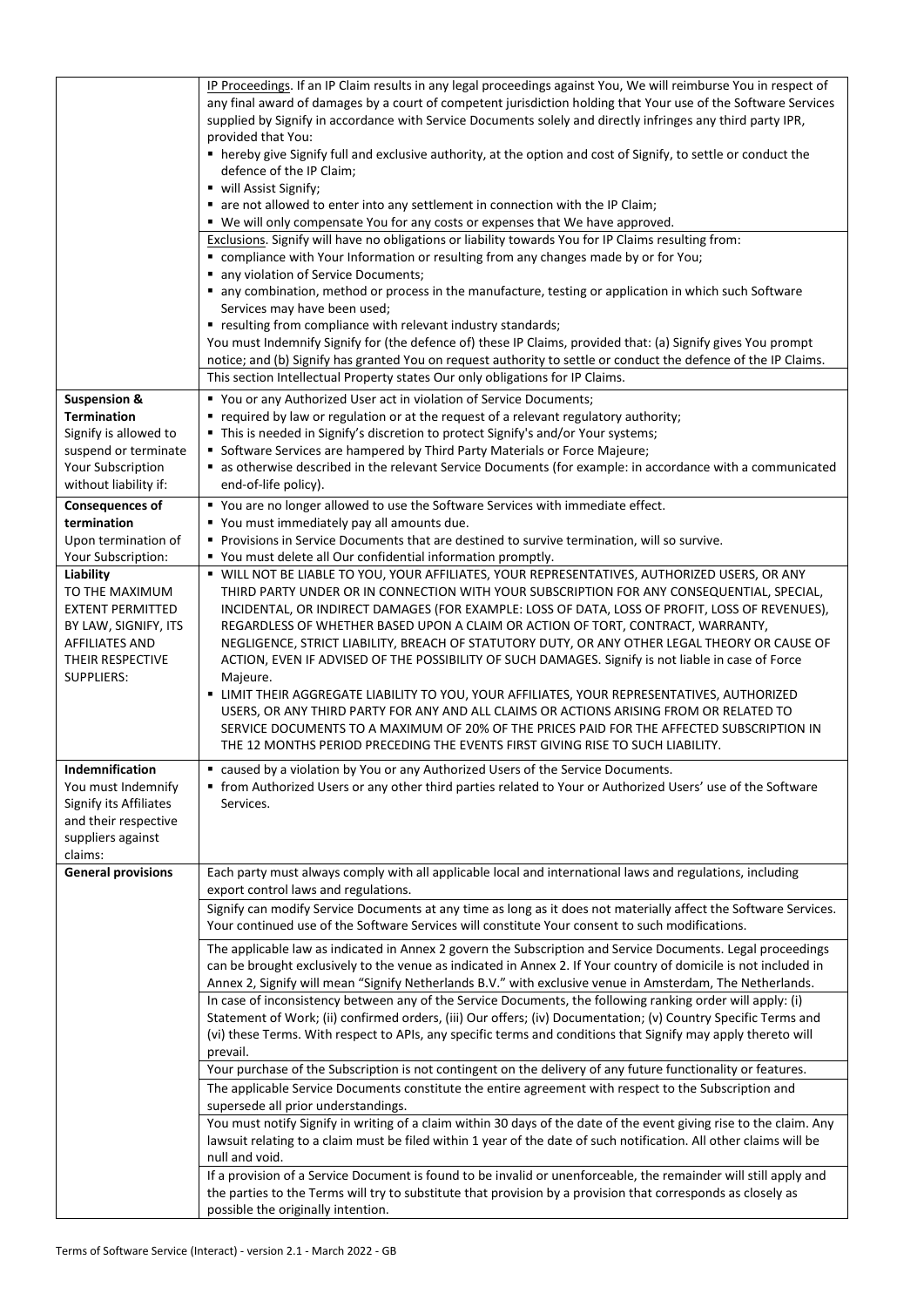| <b>Affiliate</b>                                 | an entity owned by, Controlling, Controlled by, or under common Control with, directly or indirectly, a party, where<br>Control (or Controlling) means that more than fifty (50%) of an entity's shares or ownership interest representing the<br>right to make decision for such entity are owned or controlled, directly or indirectly, by another entity.                                                                                                                                                                                                                                                                                                                               |  |
|--------------------------------------------------|--------------------------------------------------------------------------------------------------------------------------------------------------------------------------------------------------------------------------------------------------------------------------------------------------------------------------------------------------------------------------------------------------------------------------------------------------------------------------------------------------------------------------------------------------------------------------------------------------------------------------------------------------------------------------------------------|--|
| <b>Applicable Data</b><br><b>Protection Laws</b> | the provisions of GDPR, and other mandatory laws containing rules for the protection of Personal Customer Data.                                                                                                                                                                                                                                                                                                                                                                                                                                                                                                                                                                            |  |
| <b>Account</b>                                   | A user account for access and use of Software Services.                                                                                                                                                                                                                                                                                                                                                                                                                                                                                                                                                                                                                                    |  |
| <b>API</b>                                       | an application program interface (including its Documentation).                                                                                                                                                                                                                                                                                                                                                                                                                                                                                                                                                                                                                            |  |
| <b>Assist or Assistance</b>                      | any support, cooperation, making available technically competent personnel, access, tools, facilities, information or any<br>other assistance, as the context requires, that Signify may reasonably require from You.                                                                                                                                                                                                                                                                                                                                                                                                                                                                      |  |
| <b>Authorized User</b>                           | an individual for whom an Account has been created.                                                                                                                                                                                                                                                                                                                                                                                                                                                                                                                                                                                                                                        |  |
| <b>Country Specific</b><br><b>Terms</b>          | Terms as published on: https://www.interact-lighting.com/global/support/legal/digital-terms that include specific<br>deviations from or additions to these Terms for a certain country in relation to the Software Services.                                                                                                                                                                                                                                                                                                                                                                                                                                                               |  |
| Data                                             | digitally stored information collected, processed, generated and/or stored by or via Software Services.                                                                                                                                                                                                                                                                                                                                                                                                                                                                                                                                                                                    |  |
| <b>Data Processing</b><br>Agreement              | the terms and conditions applicable to the Processing of Personal Customer Data as part of the Software Services by<br>Signify, if any, as published on: https://www.interact-lighting.com/global/support/legal/digital-terms.                                                                                                                                                                                                                                                                                                                                                                                                                                                             |  |
| <b>Data Processing</b>                           | the applicable schedule, if any, as published on:                                                                                                                                                                                                                                                                                                                                                                                                                                                                                                                                                                                                                                          |  |
| <b>Schedule</b>                                  | https://www.interact-lighting.com/global/support/legal/digital-terms that provides additional details on (i) the<br>types of Personal Customer Data and (ii) the categories of Data Subjects that will be subjected to Processing by<br>Signify and/or its Affiliates (or their respective subcontractors); and (iii) the purpose and duration of processing<br>Personal Customer Data; and/or (iv) possible international transfers.                                                                                                                                                                                                                                                      |  |
| <b>Documentation</b>                             | documentation and instructions provided by Signify or posted on its website in connection with the Software<br>Services (for example: user manuals and instructions, design guides and product data sheets), all as Signify may<br>update from time to time.                                                                                                                                                                                                                                                                                                                                                                                                                               |  |
| <b>Force Majeure</b>                             | any event beyond the reasonable control of Signify, whether or not foreseeable at the time of the relevant Service<br>Documents, as a result of which Signify or suppliers of Signify or other third parties on which Software Services rely<br>cannot reasonably perform its obligations, including acts of God, natural catastrophes including earthquake,<br>lightning, hurricane, flooding or volcanic activities or extreme weather conditions, epidemics, pandemics, strikes,<br>lock-outs, war, terrorism, political or civil unrest, riots, vandalism, industry-wide shortages, breakdown of plant or<br>machinery, fault or loss of electricity supply, cyberattacks and hacking. |  |
| <b>GDPR</b>                                      | the General Data Protection Regulation (2016/679).                                                                                                                                                                                                                                                                                                                                                                                                                                                                                                                                                                                                                                         |  |
| <b>High Risk</b><br><b>Applications</b>          | applications or activities where the use or failure of the Software Services could lead to death, personal injury, or<br>environmental damage.                                                                                                                                                                                                                                                                                                                                                                                                                                                                                                                                             |  |
| Indemnify                                        | to defend and hold harmless Signify, its Affiliates and its suppliers and their employees, agents, successors, and<br>assignees from and against all losses, liabilities, costs and expenses.                                                                                                                                                                                                                                                                                                                                                                                                                                                                                              |  |
| IPR                                              | patents, utility models, registered and unregistered designs, copyrights, database rights, trademarks, domain names,<br>trade secrets, know-how, semiconductor IC topography rights and all registrations, applications, renewals, extensions,<br>combinations, divisions, continuations, or reissues of any of the foregoing.                                                                                                                                                                                                                                                                                                                                                             |  |
| <b>IP Claim</b>                                  | any third party claim alleging that (any part of) Software Services infringes any third party IPR.                                                                                                                                                                                                                                                                                                                                                                                                                                                                                                                                                                                         |  |
| <b>Network</b>                                   | the internet, intranet, telecommunication network, wired network, wireless network, or other communication<br>infrastructure connected to or used by Software Services.                                                                                                                                                                                                                                                                                                                                                                                                                                                                                                                    |  |
| <b>Non-Signify</b><br><b>Application</b>         | any web, mobile, cloud-based, offline or other software application, functionality, product or service or consulting service<br>that interoperates with the Software Service but that is not part of the Software Service as provided by Signify to You<br>under a particular order, including, for example, an application that is developed by or for You.                                                                                                                                                                                                                                                                                                                               |  |
| <b>On-Premises</b>                               | Software Services that are physically installed at Your location and/or on servers You control.                                                                                                                                                                                                                                                                                                                                                                                                                                                                                                                                                                                            |  |
| <b>Open Source</b><br><b>Software</b>            | any software that is licensed under open source license terms that require as a condition of use, modification or<br>distribution of a work: (i) the making available of source code or other materials preferred for modification, (ii) the<br>granting of permission for creating derivative works, (iii) the reproduction of certain notices or license terms in derivative<br>works or accompanying documentation, or (iv) the granting of a royalty-free license to any party under IPR regarding the<br>work or any work that contains, is combined with, requires or otherwise is based on the work.                                                                                |  |
| <b>Personal Customer</b><br>Data                 | any Personal Data processed by Signify on Your behalf.                                                                                                                                                                                                                                                                                                                                                                                                                                                                                                                                                                                                                                     |  |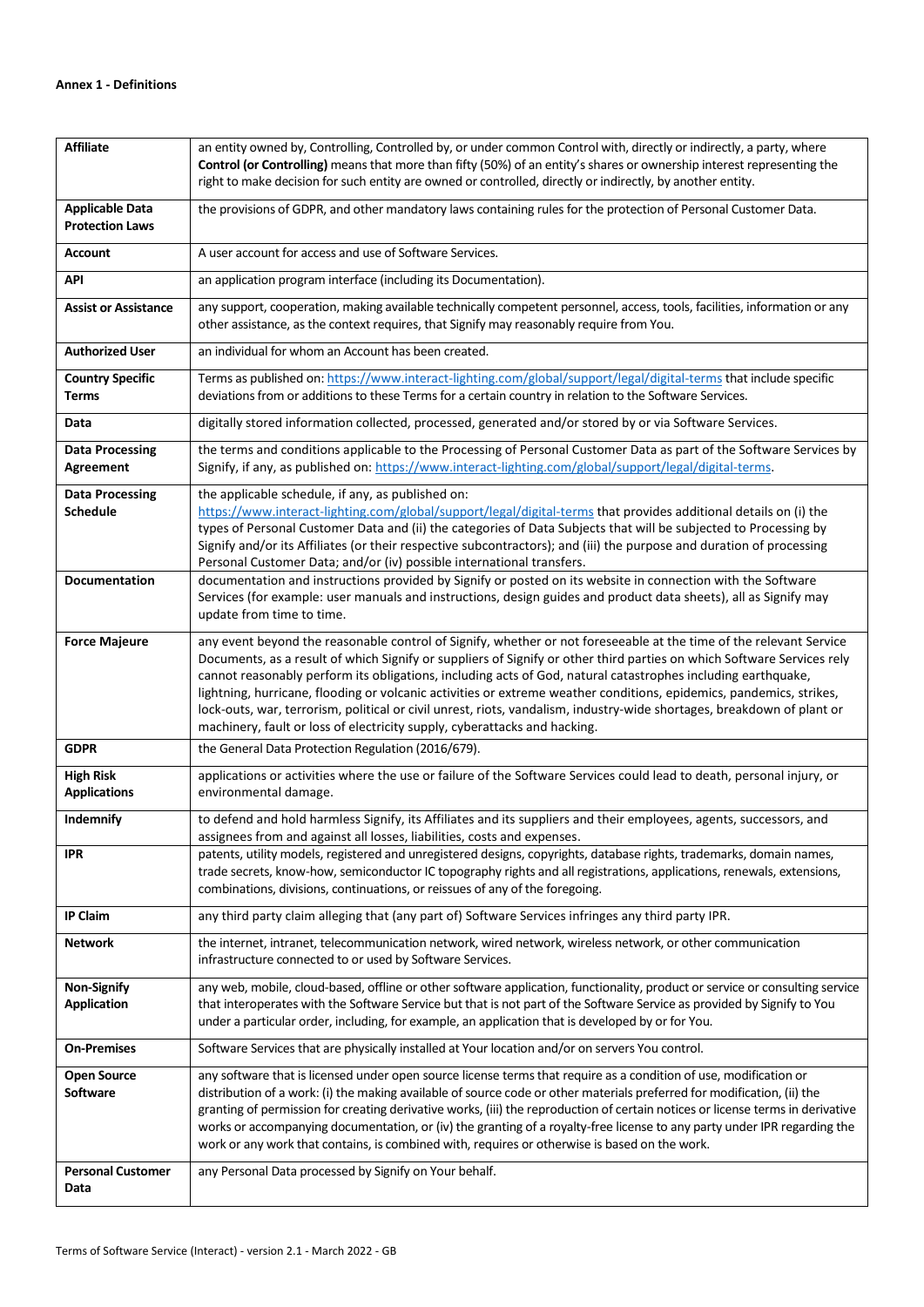| <b>Software Service</b>                | delivery and/or the making available of certain web, mobile, cloud-based, On-Premises or other software applications or<br>functionality and/or SDKs and APIs, and may include related hosting infrastructure services, Data related services and<br>other services and associated tools, software and Documentation, all in accordance with Service Documents. |
|----------------------------------------|-----------------------------------------------------------------------------------------------------------------------------------------------------------------------------------------------------------------------------------------------------------------------------------------------------------------------------------------------------------------|
| <b>Specific Terms</b>                  | additional specific terms applicable to certain Software Service as published on:<br>https://www.interact-lighting.com/global/support/legal/digital-terms.                                                                                                                                                                                                      |
| <b>Statement of Work</b>               | a document that contains specific technical, commercial and operational details on the Software Services and the<br>Subscription, including updates thereof. A Statement of Work may cover details of additional installation, commissioning<br>or other services from Signify (on-site or remote), or the supply of certain products or systems.               |
| <b>Subscription</b>                    | the non-exclusive, limited right to use certain Software Services, during the applicable Subscription Period in<br>accordance with applicable Service Documents.                                                                                                                                                                                                |
| <b>Subscription Period</b>             | the period for which You have purchased a Subscription as agreed in Service Documents, unless terminated earlier in<br>accordance with applicable Service Documents. If Service Documents do not state such period, this period will be 1<br>year.                                                                                                              |
| <b>Service Documents</b>               | these Terms, Country Specific Terms, Specific Terms, Statements of Work, Documentation, confirmed orders, and offers.                                                                                                                                                                                                                                           |
| <b>Taxes</b>                           | any taxes (excluding taxes on Signify's net income) duties or other fees, now or hereafter imposed by any<br>governmental authority.                                                                                                                                                                                                                            |
| <b>Third Party</b><br><b>Materials</b> | third party software, data, Open Source Software and services (for example: cloud hosting services, connectivity and<br>communication services from mobile operators).                                                                                                                                                                                          |
| <b>Variation</b>                       | any cancellation, delay or other change with respect to agreed Service Documents, caused by: changes proposed by<br>You and accepted by Us; changes in applicable laws, regulations or industry standards; emergency situations; Your<br>Information being incorrect or incomplete; or Your violation of Service Documents.                                     |
| <b>Your Information</b>                | (i) all information, instructions and data provided by You to Signify to in relation to the Service Documents,<br>Subscription or using the Software Services; (ii) any content, materials, data and information that You enter into the<br>Software Service.                                                                                                   |
|                                        | Terms used in Service Documents which are defined in the GDPR will have the meaning as set out in the GDPR.                                                                                                                                                                                                                                                     |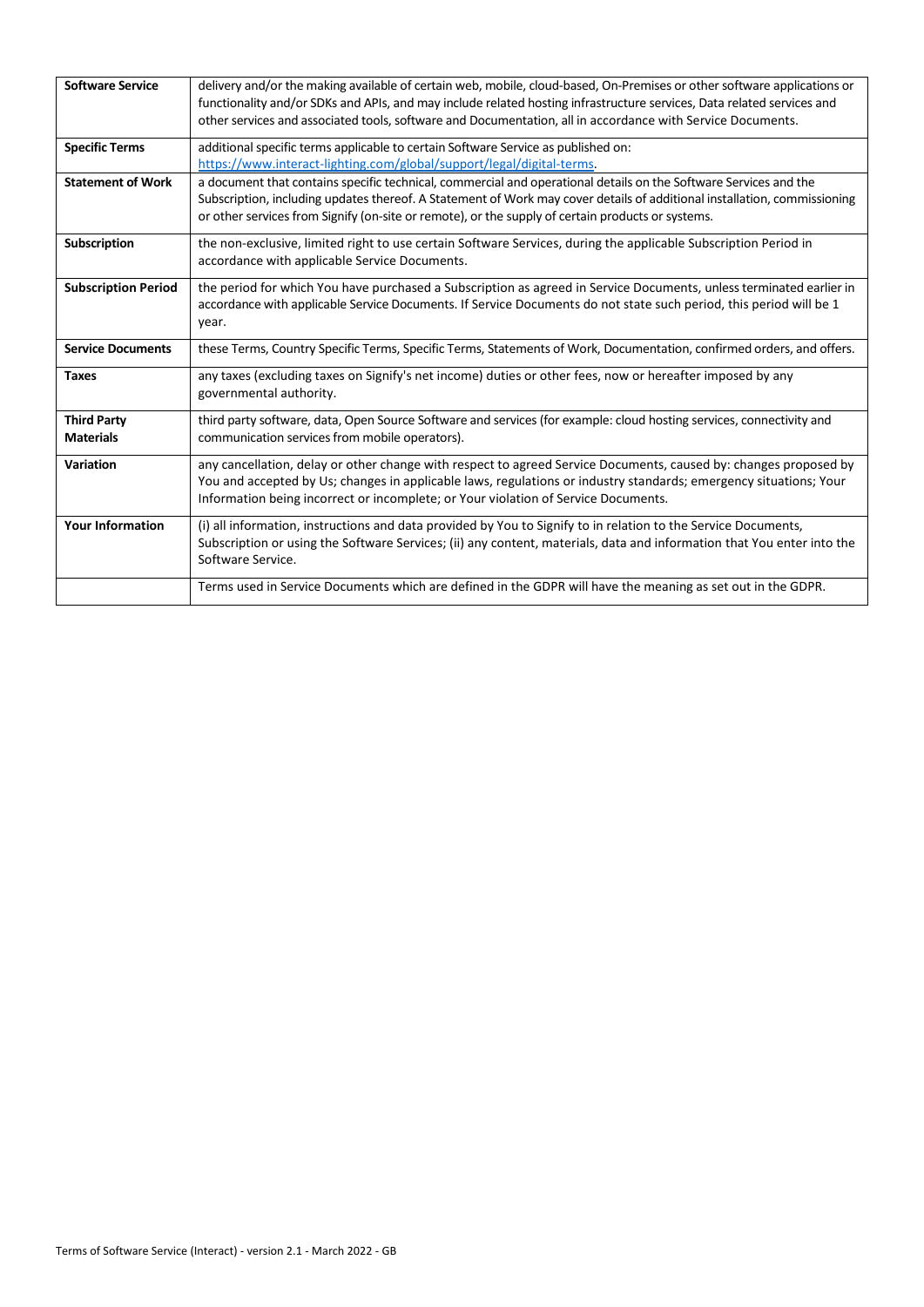## **Annex 2 – Signify entity, governing law and forum**

| <b>Your Country of</b><br>domicile | <b>Signify entity</b>                              | <b>Applicable law</b>                                     | <b>Venue</b>                                                       |
|------------------------------------|----------------------------------------------------|-----------------------------------------------------------|--------------------------------------------------------------------|
|                                    |                                                    |                                                           |                                                                    |
| <b>AMERICAS</b>                    |                                                    |                                                           |                                                                    |
| Argentina                          | Signify Argentina S.A.                             | laws of Argentina                                         | courts of Buenos Aires, Argentina                                  |
| <b>Brazil</b>                      | Signify Iluminação Brasil<br>Ltda                  | laws of Brazil                                            | courts of São Paulo, Brazil                                        |
| Canada                             | Signify Canada Ltd.                                | laws of the Province of<br>Ontario                        | courts of Toronto, Ontario, Canada                                 |
| Panama, El Salvador,<br>Caribbean  | Signify Caribbean, Inc.                            | laws of Panama City,<br>Panama                            | courts of Panama City, Panama                                      |
| Chile                              | Signify Chilena S.A.                               | laws of Chile                                             | courts of Santiago, Chile                                          |
| Colombia                           | Signify Colombiana S.A.S.                          | laws of Colombia                                          | courts of Bogotá (Colombia)                                        |
| Mexico                             | Signify Mexico S.A. de C.V.                        | laws of México                                            | courts of Mexico City                                              |
| Peru                               | Signify Peru S.A.                                  | laws of Peru                                              | courts (and tribunals) of Lima, Peru                               |
| <b>United States of</b><br>America | <b>Signify North America</b><br>Corporation        | laws of the State of New<br>York, USA                     | courts of the State of New York, USA                               |
| Uruguay                            | Signify Uruguay S.A.                               | laws of Uruguay                                           | courts (and tribunals) of Montevideo,<br>Uruguay                   |
| <b>EUROPE</b>                      |                                                    |                                                           |                                                                    |
| Austria                            | Signify Austria GmbH                               | laws of Austria                                           | courts of Vienna, Austria                                          |
| Belgium                            | Signify Belgium N.V.                               | laws of Belgium                                           | courts of Brussels, Belgium                                        |
| Czech Republic                     | <b>Signify Commercial Czech</b><br>Republic s.r.o. | laws of the Czech Republic                                | courts of Prague, Czech Republic                                   |
| Denmark                            | Signify Denmark A/S                                | laws of Denmark                                           | courts of Denmark                                                  |
| Finland                            | Signify Finland OY                                 | laws of Finland                                           | courts of Finland                                                  |
| France                             | <b>Signify France</b>                              | laws of France                                            | courts of Nanterre, France                                         |
| Germany                            | Signify GmbH                                       | laws of The Netherlands                                   | courts of Amsterdam, The Netherlands                               |
| Greece                             | Signify Hellas S.A.                                | laws of Greece                                            | courts of Athens, Greece                                           |
| Hungary                            | Signify Hungary kft.                               | laws of Hungary                                           | courts of Tamasi, Hungary                                          |
| Ireland                            | Signify Commercial Ireland<br>Ltd.                 | laws of Ireland                                           | courts of Dublin, Ireland                                          |
| Italy                              | Signify Italy S.p.A.                               | laws of Italy                                             | courts of Milan, Italy                                             |
| Luxembourg                         | Signify Luxembourg S.A.                            | laws of Luxembourg                                        | courts of Luxembourg                                               |
| The Netherlands                    | Signify Netherlands B.V.                           | laws of The Netherlands                                   | courts of Amsterdam, The Netherlands                               |
| Norway                             | Signify Norway A/S                                 | laws of Norway                                            | courts of Norway                                                   |
| Poland                             | Signify Poland Sp.z.o.o.                           | laws of Poland                                            | courts of Pila, Poland                                             |
| Portugal                           | Signify Portugal,<br>Unipessoal Lda.               | laws of Portugal                                          | courts of Lisbon, Portugal                                         |
| Romania                            | Signify Romania SRL                                | laws of Romania                                           | courts of Bucharest, Romania                                       |
| Russia                             | Signify Eurasia LLC                                | laws of Russian Federation                                | <b>Moscow Arbitration Court</b>                                    |
| Slovakia                           | Signify Slovakia s.r.o.                            | laws of the Slovak Republic                               | courts of Bratislava, Slovak Republic                              |
| Spain                              | Signify Iberia, S.L.U.                             | laws of Spain                                             | courts of Madrid, Spain                                            |
| Sweden                             | Signify Sweden AB                                  | laws of Sweden                                            | courts of Sweden                                                   |
| Switzerland                        | Signify Switzerland AB                             | laws of Switzerland                                       | courts of Zurich, Switzerland                                      |
| United Kingdom                     | <b>Signify Commercial UK</b><br>Limited            | laws of England                                           | courts of London, England                                          |
| Ukraine                            | Signify Ukraine LLC                                | laws of Ukraine                                           | Ukrainian Economic Court                                           |
| <b>ASIA, AFRICA AND PACIFIC</b>    |                                                    |                                                           |                                                                    |
| Australia                          | Signify Australia Ltd.                             | laws of New South Wales,<br>Australia                     | courts of New South Wales, Australia                               |
| Bangladesh                         | Signify Bangladesh Limited                         | laws of Bangladesh                                        | courts of Dhaka, Bangladesh                                        |
| People's Republic of<br>China      | Signify (China) Investment<br>Co., Ltd.            | laws of the People's<br>Republic of China                 | courts of Minhang District Shanghai, People's<br>Republic of China |
| Egypt                              | Signify Egypt LLC                                  | laws of the Arab Republic of<br>Egypt                     | courts of Egypt                                                    |
| Hong Kong                          | Signify Hong Kong Ltd.                             | laws of the Hong Kong<br>Special Administrative<br>Region | courts of the Hong Kong Special<br><b>Administrative Region</b>    |
| India                              | Signify Innovations India<br>Limited               | laws of India                                             | courts of Gurgaon, Haryana, India                                  |